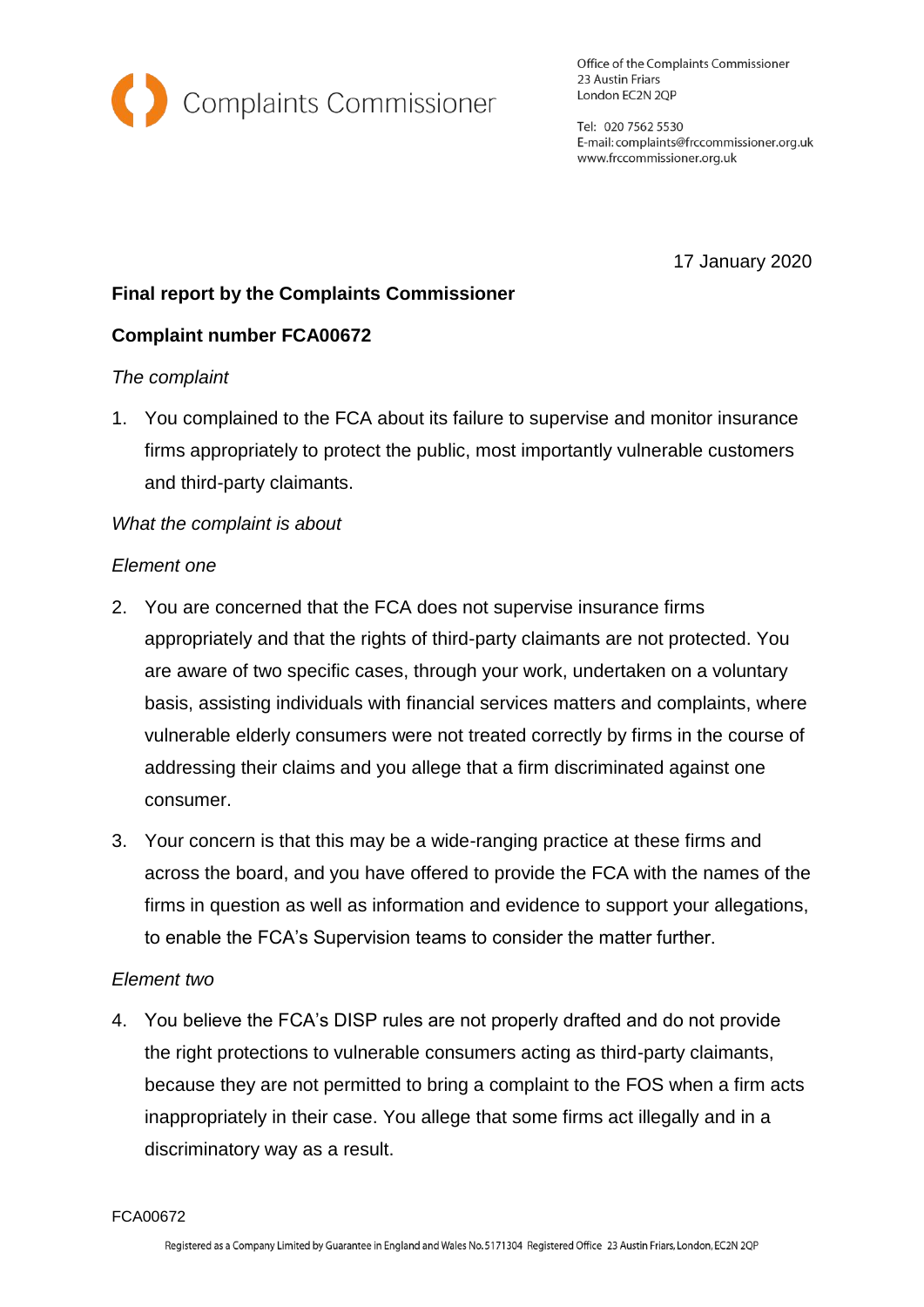## *What the regulator decided*

5. The FCA decided to exclude both elements of your complaint under paragraphs 3.2 and 3.4c of the Complaints Scheme, because you are not directly affected by the issues you are raising (*Element one)* and complaints about the rules and policies of the regulators cannot be investigated under the Scheme (*Element two).*

# *Why you are unhappy with the regulator's decision*

- 6. You are unhappy with the FCA's decision because you believe that it did not address your concerns about your complaint not being handled appropriately, used language aimed at deterring you from pursuing the complaint and it took a long time to eventually "aggressively exclude*"* it.
- 7. You asserted to the FCA that you are directly affected by the issues raised because you spent time and energy assisting the individuals who you state suffered a financial loss and have no recourse to the FOS, which has had an effect on your mental health.
- 8. Additionally, if the above is not sufficient to bring your complaint within the Scheme, you say that you are in a position to obtain a letter of authority from the individuals who would have been directly affected by the actions of the firms, had you not intervened, to act on their behalf. (*Element one)*
- 9. You also believe that you should be able to raise a complaint about the way in which the FCA drafted its DISP rules or at the very least it should take into consideration the point you are making about its detrimental impact on certain sections of consumers in order to meet its consumer protection objectives. You have made a distinction between Acts of Parliament, on the one hand, and the FCA's rules and regulations. (*Element two)*

# *Preliminary points*

10. This is the third complaint against the FCA which you have referred to my office. I upheld both of your earlier complaints against the FCA (FCA00101 and FCA00632) on the grounds that they were excluded incorrectly, and I made several recommendations in your first complaint to address a number of other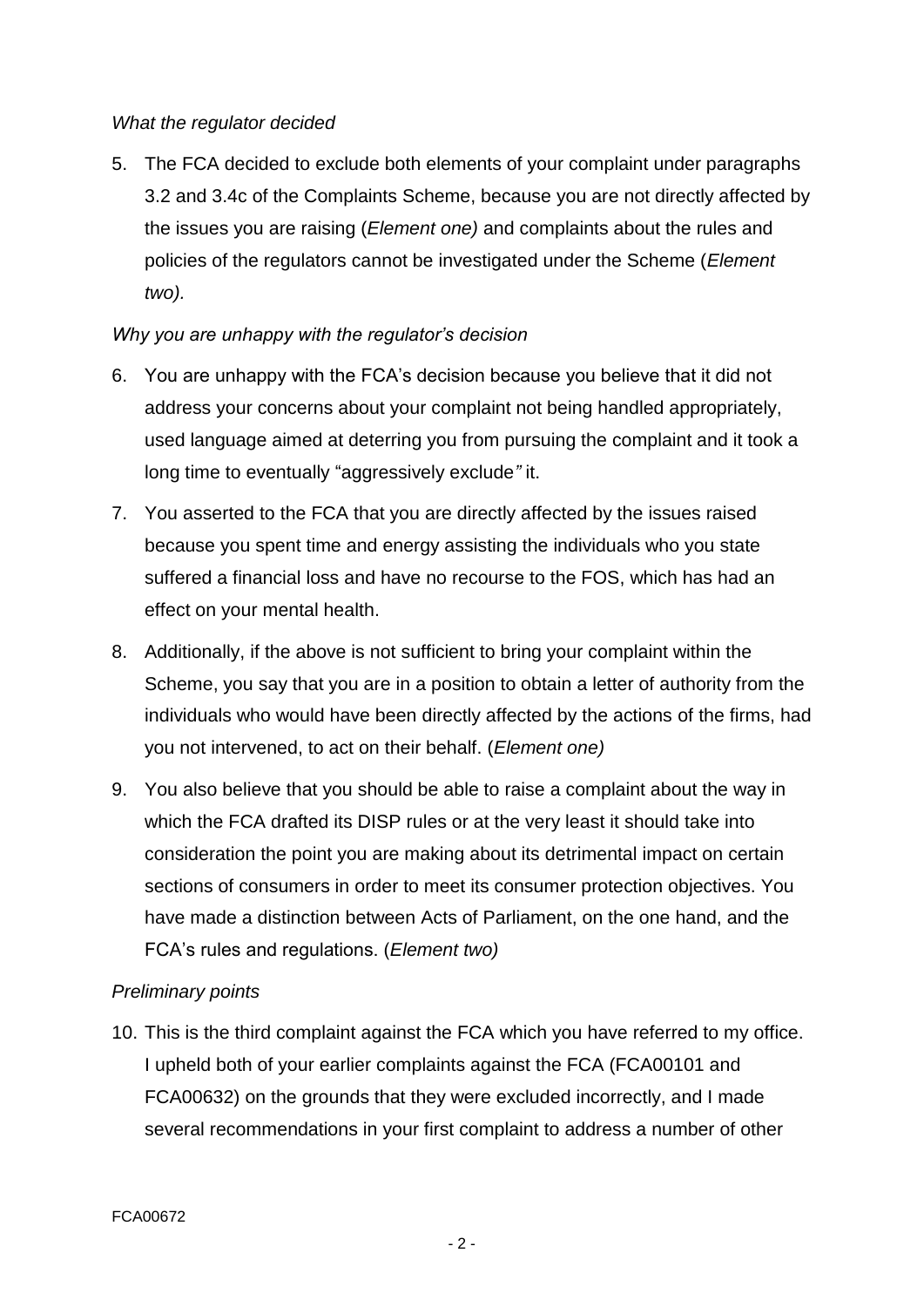failings. You also have a number of continuing complaints being considered by the FCA.

11. You made it clear to the FCA that due to this fraught history you do not have confidence or faith in the FCA's Complaints Team. You stated in email correspondence that "the entire complaints handling function at the FCA… appears to me to be dead set on illustrating to the FSI precisely how complaints should not be handled rather than how they should be handled." You also stated in another email to the FCA that "if your previous mail was meant to be an encouragement for me to continue my complaint by providing more information I have to advise that it failed completely". It is clear from the correspondence on file that you had doubts and sought reassurance that this complaint would be dealt with appropriately.

#### *My analysis*

#### *Element two*

- 12. I shall start with this element as it is the more straightforward point. The FCA correctly informed you that complaints about the performance of the FCA's legislative functions, as defined in the Financial Services Act 2012, cannot be investigated under the Scheme. In response to your question in your reply to my preliminary report (PR), the same exclusions applied under the Financial Services and Markets Act 2000, which set up the Complaint Scheme to deal with complaints about the FSA, and the FCA has inherited responsibility for dealing with complaints about the FSA. For the purposes of the Scheme, it makes no difference whether the matters complained about happened under the FSA or the FCA.
- 13. In your PR response you also stated that *"I am not arguing with any act of statute but a rule specified in regulation and the way in which the FSA has drafted that regulation and not how the FCA or FSA has drafted any statute."*
- 14. I should clarify that the drafting of rules, codes, statements, and general guidance are clearly defined as legislative functions which are excluded under the Scheme.
- FCA00672 15. What functions are included and excluded under the Scheme are defined by legislation, passed by Parliament, and cannot be amended by anyone but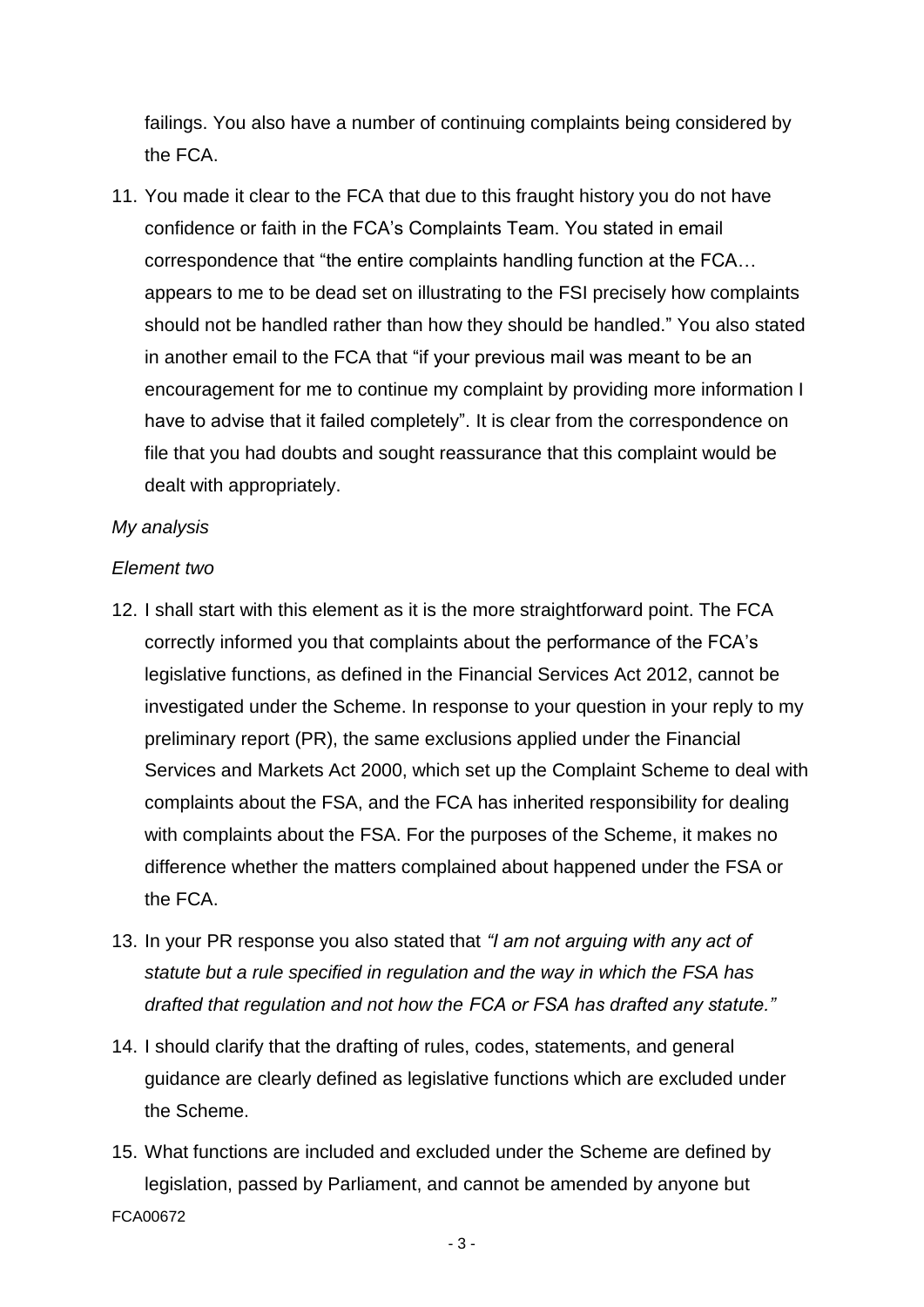Parliament. If you are dissatisfied with the way the Scheme is set up and what issues can be complained about, you may refer your concerns to your local MP to raise in Parliament if they think it is appropriate to do so.

- 16. In addition, as stated by the FCA in an email dated 19 September 2019, to enable you to raise your concerns about the DISP rules in a more straightforward and faster way, you may also contact the FCA's Policy Team to raise any concerns about the adequacy of these or any other rules. I note that this information was not specifically repeated to you in the FCA's final decision dated 15 October 2019. However, it was the correct advice to give on this element of your complaint.
- 17. Furthermore, I can confirm that whilst the FCA may not accept a complaint into the Scheme, should such a complaint raise concerns about its rules, processes or regulated firms, it is expected that the information would be forwarded to the relevant teams for consideration and action as appropriate, although a complainant may not be given feedback about what, if anything, ultimately results from sharing this information, because of confidentiality.
- 18. You have suggested that, having rejected your complaint, the FCA should have treated it as a freedom of information request; and that, when you made such a request, the FCA did not adhere to the deadlines. The process for making such requests, and complaining about them, is separate from this Scheme, and I cannot deal with it.
- 19. . For these reasons, I cannot uphold this complaint point.

### *Element one*

- 20. You were not sent an acknowledgement for this complaint. Instead, you received an email setting out the reasons why your complaint could not be accepted by the Scheme. I am sure this email was sent with the intention of moving matters forward and in order to try to manage your expectations, as reiterated by the FCA's response to my PR. However, it was not perceived by you in this way.
- 21. Your response email and the following correspondence made it clear that you found the FCA's responses unhelpful and you believed it aimed to exclude your complaint in very firm terms. You explained why you felt this way, using previous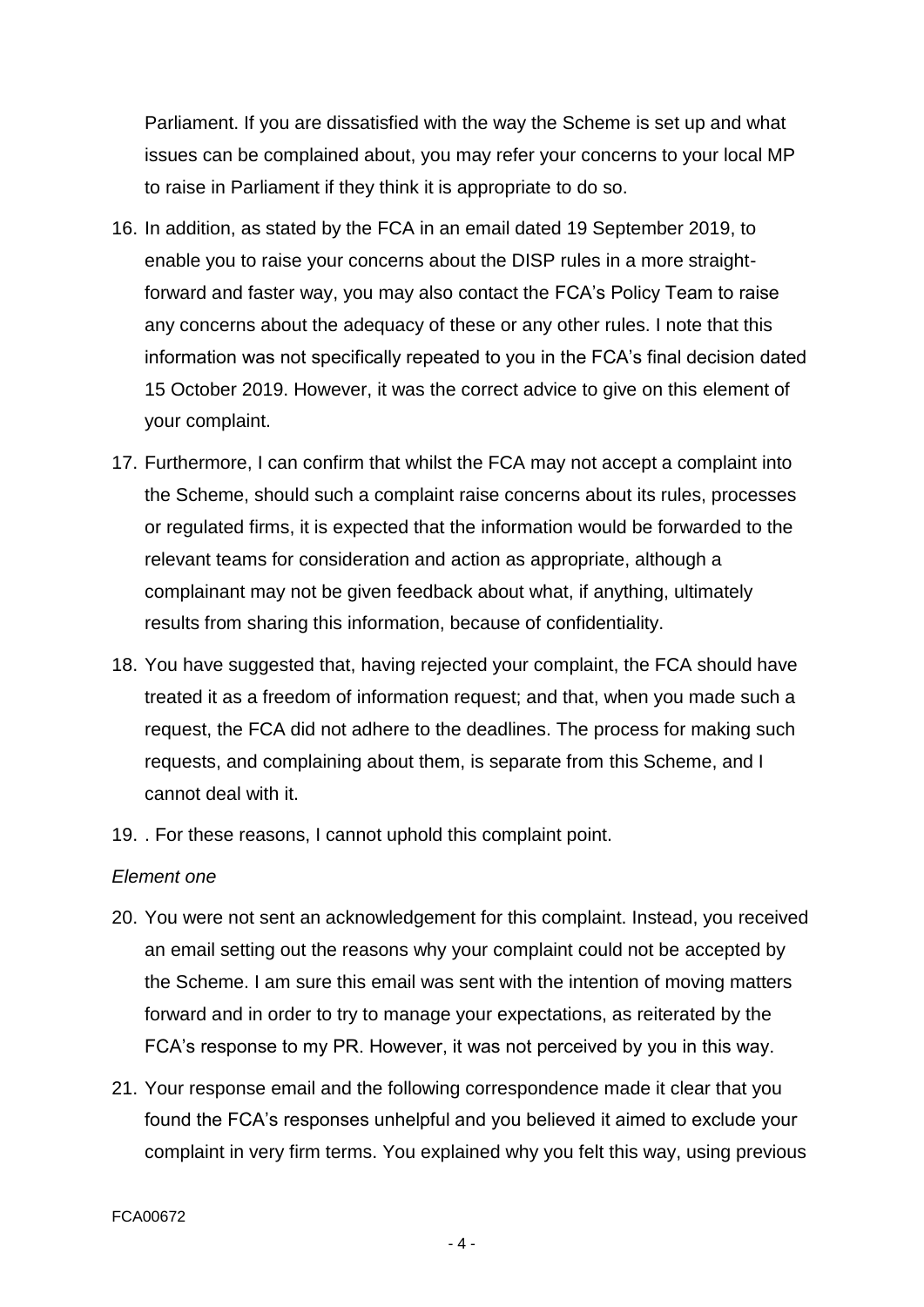examples when the FCA had not handled your complaints appropriately, and asked for reassurance that the mistakes in the past would not be repeated.

- 22. At this point, on 24 September 2019, you were sent a generic acknowledgement email by the FCA but no further response to the concerns you had previously raised. You responded to this email to express your dissatisfaction with the way your complaint was being processed and asked the FCA to clarify which of your complaints this acknowledgement related to. You received no response.
- 23. On 15 October 2019 a final decision was issued to you, excluding both of your complaint points and stating that you were not an eligible complainant as you had not been directly affected. You were also told to provide further information and/or a letter of authority, which you did not do.
- *24.* The FCA is correct to say that the Scheme does specify that complaints can only be brought by eligible complainants and defines who may be an eligible complainant.
- 25. It is also correct to say that if someone is not directly affected by the alleged failings of the FCA, they cannot bring a complaint. In your response to my preliminary report you made the point that 'directly affected' is "not very definitive" and you believe that the FCA's reliance on it is somewhat of a red herring, as you had been affected directly by virtue of the fact that you had to spend time to assist these vulnerable individuals, who in your view only needed your help because the FCA failed to fulfil its duty to protect the public *"*as a result of a failure of supervision of a number of general insurance firms". In your view this failure is systemic, and your concerns should have been investigated.
- 26. In my view, the intention behind the Complaints Scheme is clear. The simple fact that there may be concerns about alleged systemic failure by the regulator, or that an individual chooses to make a complaint, does not make them 'directly affected'. Whilst the word "directly" is not defined under the Scheme, it is for the complainant to demonstrate how they are affected so that the FCA (and I) can make an informed assessment using the basic interpretation of the words. You stated that the effect on you of the FCA's failure to regulate the firms in question was that you had to spend around 20 hours of your time, free of charge, to assist vulnerable individuals to uphold their rights against these firms. I do not consider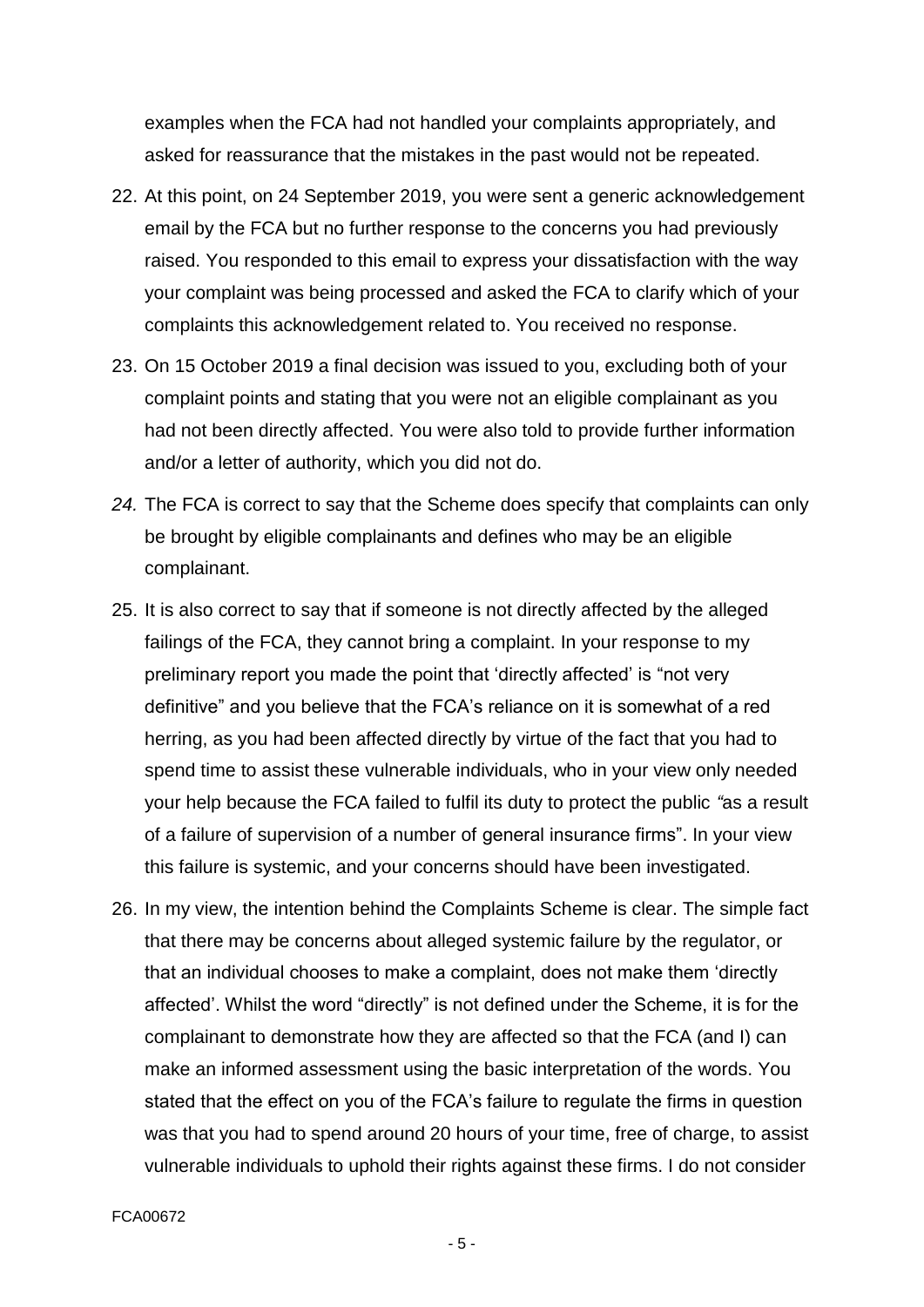that, for the purposes of this Scheme, a person's involvement on behalf of others (including the effects of the involvement on that person) should mean that they should be considered as being 'directly affected'. If the directly affected parties wish you to complain on their behalf, they can do so, as has been explained.

- *27.* However, I consider that the FCA's approach and response to you fell short of what was necessary in this case. Its own actions in incorrectly excluding two previous complaints had already undermined your trust in the Scheme. You told the FCA in writing, several times, that you do not have faith in the process and that you felt it was angling to exclude or at least discourage your complaint.
- 28. These concerns were not addressed in correspondence with the first investigator, and the second investigator did not pick up on them either. In fact, your email asking for clarification on which complaint the acknowledgement email was for and reassurance that you would not be ignored, was in fact ignored.
- 29. Your explanation of why you believe you were directly affected by the alleged failings of the FCA was not addressed. The FCA has accepted its shortcomings in relation to these points in its response to the preliminary report.
- 30. You informed me that had the FCA taken steps to reassure you that your complaint would be appropriately dealt with, you would have provided them with letters of authority from the vulnerable consumers you are assisting and you would also have provided the names of the insurance firms in question.
- 31. In my view, the FCA failed to handle your complaint appropriately and failed to take all the necessary steps to give you confidence to provide the additional information for your concerns to be taken forward. While I recognise that the FCA was dealing with multiple complaints from you, and this complicated matters, I consider that it ought to have taken greater care – particularly in the light of the poor handling of your earlier complaints – to ensure that your points were adequately addressed. The FCA's failure to deal with these matters appropriately has resulted in you not feeling confident to disclose information which may be of relevance to its regulatory work.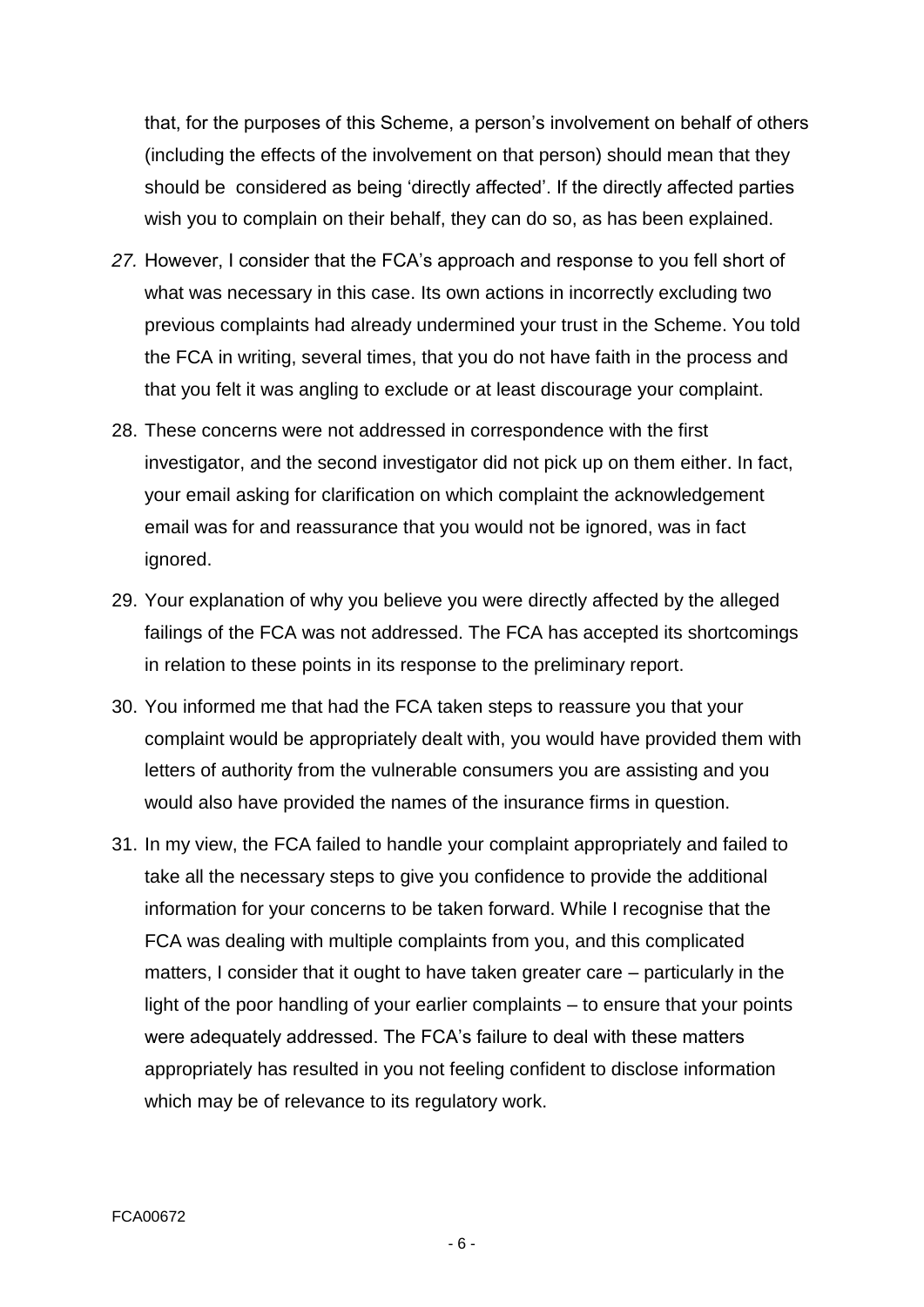## *My decision*

- 32. I consider that the FCA was right to exclude your complaints. However, I consider that its handling of the correspondence with you fell short, particularly in the light of your earlier poor experience with the FCA.
- 33. I therefore **recommended** that the FCA apologises for not addressing your clearly highlighted concerns and writes to you within three weeks of the date of this report with a clear explanation about what is required from you so that the concerns you are raising can be forwarded to the relevant department(s), and a reassurance that the information provided will be handled appropriately and in line with its objectives and statutory obligations. The FCA has confirmed that it accepts my recommendation and is in correspondence with you and will be issuing a formal apology shortly.

Antony Townsend Complaints Commissioner 17 January 2020